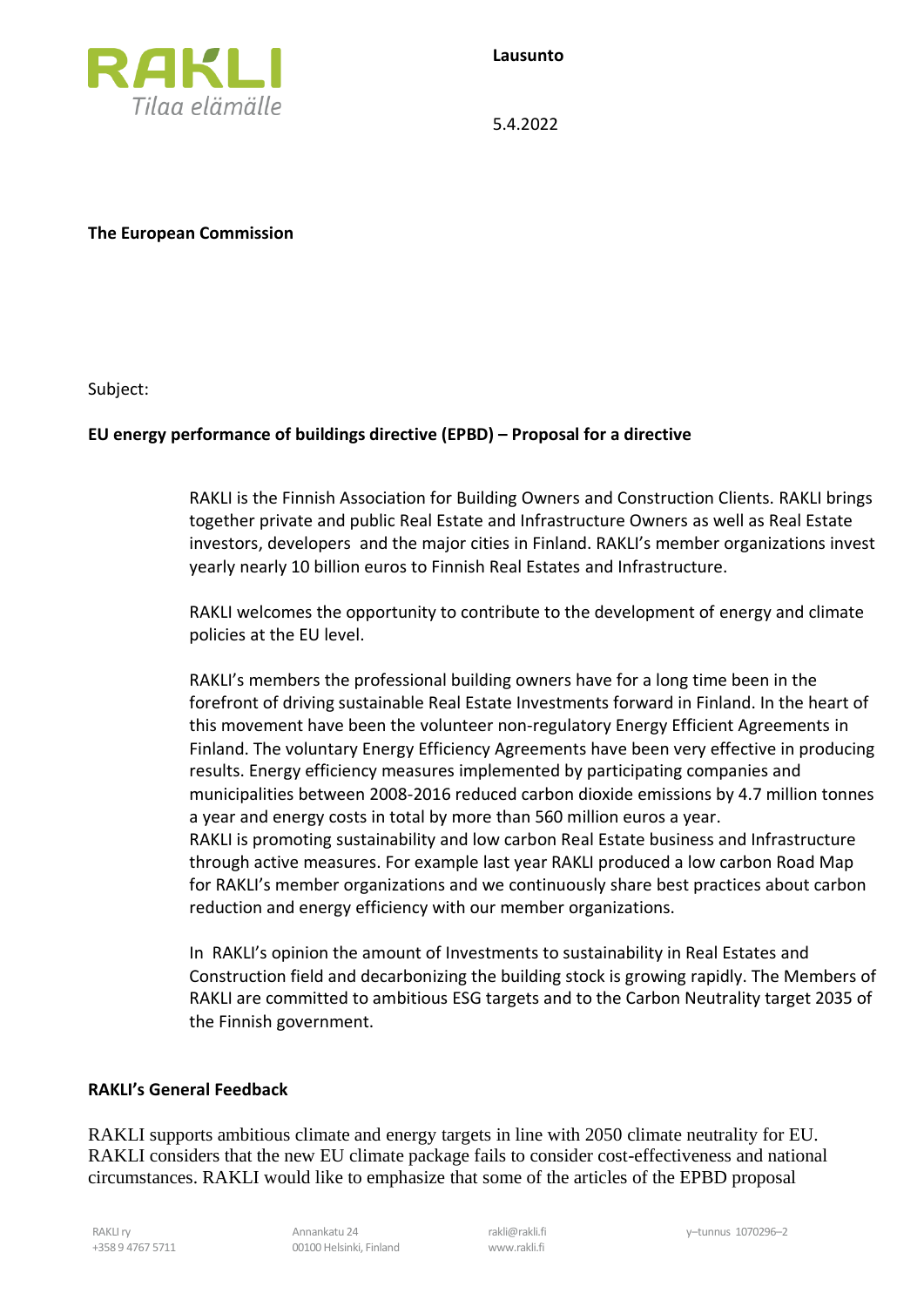**Lausunto**



5.4.2022

(especially article 7 and 9) are against the Principle of Subsidiarity of the European Union. This has been also noted by the Finnish Parliament. The objectives presented could be reached in a more efficient and in a more cost-efficient way by honoring the principle of subsiadirity and giving greater flexibility to Member States.

The Proposal includes unrealistic, unpractical and costly demands to upgrade entire classes of buildings in a very limited time-frame. The cost and ambition are also largely dependent on several key concepts and levels that are not sufficiently specified and should not be set at EU-level.

The idea of the proposal to reduce the energy consumption in 5-8 years by at least two whole classes, for the 15% of the building stock with the highest energy consumption, and by at least one class for the next class of about 15% of the stock is completely unrealistic.

The short time horizon does not regard the property owners' planning and need for renovation and therefore takes resources away from more efficient measures and more important renovation targets. It does not reflect the availability of skilled labour and entrepreneurs, use of buildings, effect on building values and property markets and the increased costs for tenants.

The cost of the proposal are entirely dependent on several key concepts and levels that are not sufficiently specified, but suggested to be established and updated through delegated acts and guidance. This would grant the Commission the control of key cost-driving aspects and give an insufficient influence for MS and other stakeholders, not reflecting varying conditions among MS and creating an unacceptable risk for property owners and investors. This concerns the Zero Emission Building Concept and Minimum Energy Performance Standards in relation to classification of buildings. Cost-optimal levels in general should be decided in Member State level.

RAKLI states that the GHG requirement should include the phasing out of fossil energy in the energy system at large and also include renewable electricity supplied via the electricity grid. This should be taken into accouunt in the definition of NZEB – buildings. In Finland the decarbonisation of the building stock is very much connected to the decarbonisation of the energy system.

The EPBD's requirements for the charging infrastructure do not take account of the demand. With the increase in electric vehicles at the current rate, the number of charge points will follow the demand on market terms, and financial support is accelerating this development. The requirement to install a charge point in 10% of the parking spaces in existing non-residential buildings (with more than 20 parking spaces) is excessive. The requirements of the current directive need not be changed. The EPBD should not regulate the construction of bicycle parking spaces but leave it to Member States to decide locally.

Under the current EPBD, the Member States are obliged to adopt renovation strategies aimed at a highly energy efficient and decarbonised building stock. It should be the EU's role to monitor the implementation of the plans for ensuring the renewal of the building stock and, where necessary, to require Member States to step up the level of ambition for the plans and allocate sector-specific requirements. The EU should also ensure that the necessary reporting takes place. This would also be consistent with Finland's sectoral low-carbon road maps.